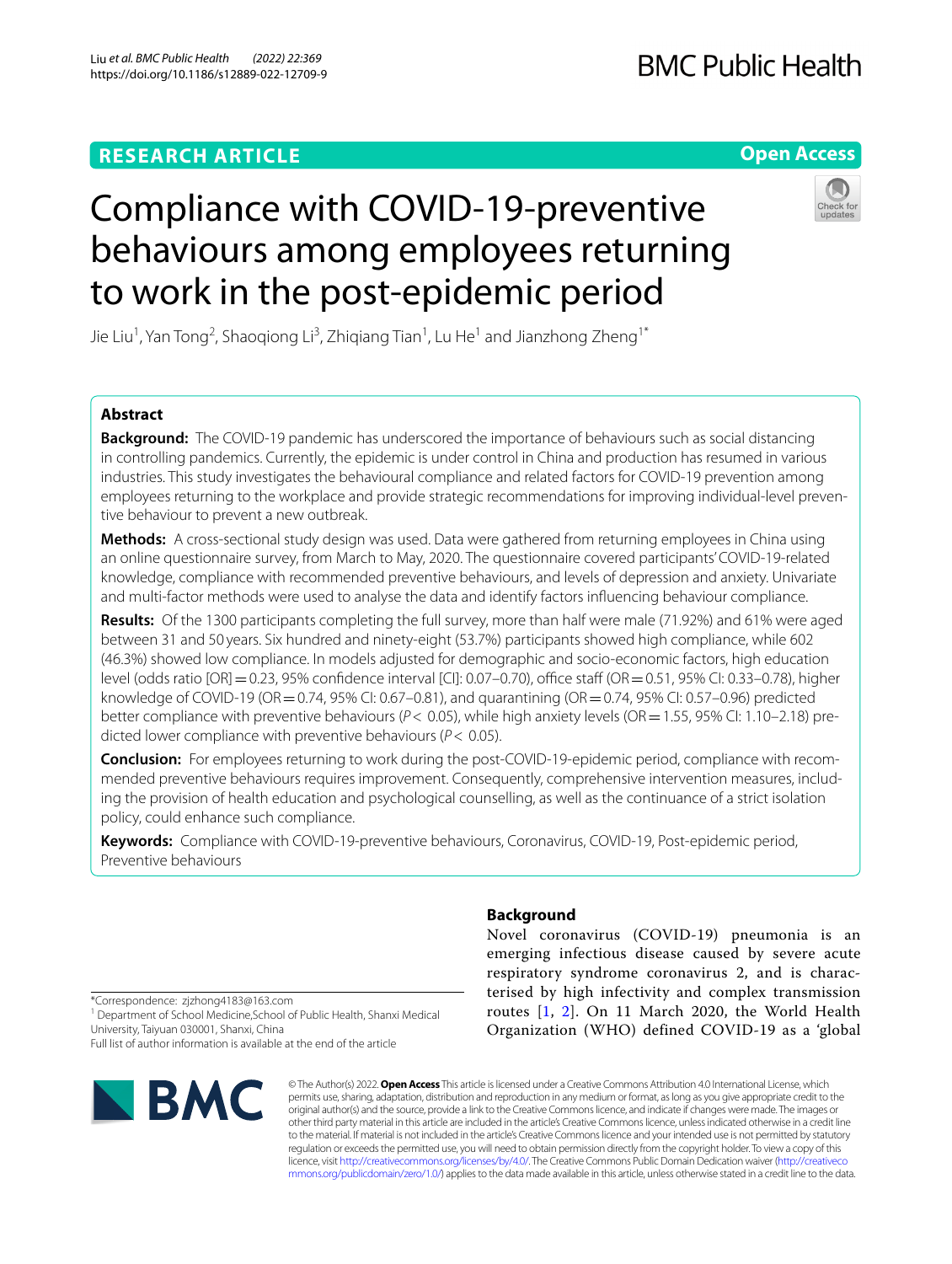pandemic' [[3](#page-8-2)]. There is growing evidence that effective person-to-person transmission of COVID-19 occurs in asymptomatic individuals, even during the incubation period [[4](#page-8-3), [5\]](#page-8-4). Departments at all levels in China promptly implemented measures on the prevention and control of the outbreak of COVID-19 pneumonia. They followed President Xi Jinping's mandate: 'When an epidemic breaks out, a command is issued. It is our responsibility to prevent and control it' [[6\]](#page-8-5).

Many public health measures were also implemented; for example, during the pandemic, individuals with a history of travel to or residence in high-risk areas or countries (where continuous transmission of local cases has been identified) were asked to undergo 14 days of self-isolation in dedicated facilities [\[7](#page-8-6)]. All individuals were required to have their temperature monitored, and those exhibiting any flu-like symptoms were separated from their family members to carry out further quarantine measures. Great changes have also taken place in people's behaviours and habits. People were instructed to wear masks in public places and to keep at least one metre distance from each other.

Consequently, as the COVID-19 epidemic was brought under control, the entire country began to resume production, and society began to return to normal in early 2020. However, the question of how to retain this level of progress remains. The WHO has recommended that people wear masks, maintain a minimum physical distance of at least one metre from others, avoid gathering in large crowds, and avoid eating meat from wild animals [[8,](#page-8-7) [9\]](#page-8-8). Such behaviours can reduce the risk of infection, as the increased spread of COVID-19 is closely related to a limited adoption of preventive behaviours [[10\]](#page-8-9).

There is substantial evidence that transmission is closely related to a person's socio-economic position [[11,](#page-8-10) [12\]](#page-8-11); however, less attention has been paid to the factors associated with post-epidemic preventive behaviour. In the post-epidemic period, behavioural factors will be crucial to ensure that the epidemic does not return [[13](#page-8-12), [14](#page-8-13)]. Studies have shown that 'behavioural fatigue,' arising from quarantining or locking down too early, may lead to widespread non-adherence over time [[15](#page-8-14)]. Therefore, this study aimed to (1) examine existing preventive behaviours, (2) test the relationship among behaviours that are embedded in complex systems involving individuals and socioeconomic factors, and (3) provide strategic recommendations for improving individual-level preventive behaviour in the context of the prevention and control of the epidemic after returning to work in the post-epidemic period.

# **Methods**

# **Participants and procedure**

From 15 March to 15 May 2020, a questionnaire survey was administered to employees in China who were returning to work after the COVID-19 pandemic through an online platform ([https://www.wjx.cn/app/survey.](https://www.wjx.cn/app/survey.aspx) [aspx](https://www.wjx.cn/app/survey.aspx)). The participants were presented with a description of the study and were informed that participation was voluntary and anonymous. The inclusion criteria were: Older than 18 years old, returning to work between 15 March and 15 May 2020, and able to independently complete the online questionnaire. The exclusion criteria were: Younger than 18years old (minor), not working or not yet returned to work, having a confrmed or suspected COVID-19 infection after resuming work or during isolation, and being unable to read or write, or to complete the questionnaire independently.

Invitations were sent to all potential participants via WeChat, the most popular social media app in Mainland China with one billion active users daily. At the same time, the research team providing medical services in the quarantine area and in the community ofered to scan the QR code on the facility to complete the online survey.

Online informed consent was obtained by asking participants to check the box on their device's screen with the response of their choice (i.e. 'I agree to participate in the survey' or 'I do not agree to participate in the survey'). If they checked 'I do not agree', the computer program terminated automatically. The questionnaire and survey was specifically developed for this study. The full questionnaires are presented in Additional fle [1](#page-7-0).

The study was approved by the institutional review board of Ningxia Medical University (document number: 2020112).

# **Survey instrument**

# *Socio‑demographic information*

Part of our online questionnaire consisted of questions concerned with socio-demographic information, including sex, age, marital status, education level, household registration, occupation, years of employment, quarantine status, and source of epidemic-related concerns.

# *COVID‑19 knowledge*

Based on the New Diagnosis and Treatment Scheme for Novel Coronavirus Infected Pneumonia (ffth trial edition) [[16](#page-8-15)] and the Protocol on Prevention and Control of COVID-19 (sixth edition) [\[17](#page-8-16)] issued by the National Health Commission of China, we developed a defnitive questionnaire concerning the epidemiological characteristics, clinical symptoms, and comprehensive prevention and control measures for COVID-19. The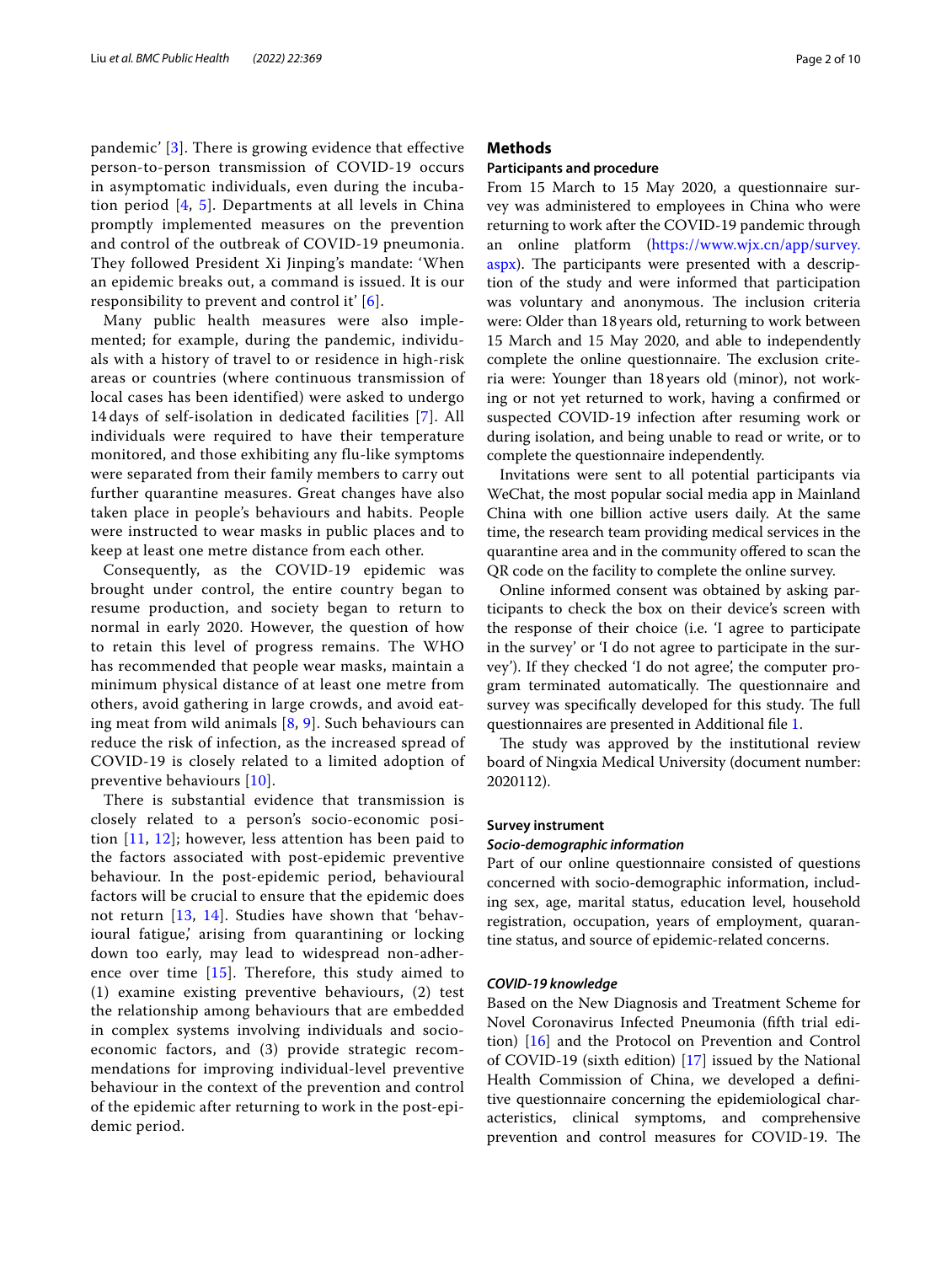scale comprised 10 items, with one point awarded for each correct answer (total score:  $0-10$ ). The higher the score, the higher the COVID-19 knowledge level.

# *Mental‑health status*

Considering the high incidence of depression and anxiety symptoms reported among quarantined subjects in previous studies [\[18](#page-8-17)], depression and anxiety were assessed in the present study, using the Patient Health Questionnaire (PHQ-9) and the Generalized Anxiety Disorder (GAD-7). Both scales have shown good reliability and validity in both foreign and domestic studies [[19,](#page-8-18) [20](#page-8-19)]. Both scales use a four-point Likert scale (range: 0–3) for each item. For the PHQ-9, which comprises nine items, scores of 0–4, 5–9, 10–14, 15–19, and 20–27 indicate no, mild, moderate, severe, and extremely severe depression, respectively. The GAD-7 comprises seven items, with scores of 0–4, 5–9, 10–14, 15–21 indicating no, mild, moderate, and severe anxiety, respectively.

# *Behavioural compliance*

To evaluate the respondents' compliance with COVID-19-preventive behaviours when returning to work, items concerning 10 such behaviours were included. The 10 behaviours were 1) wearing masks; 2) covering your mouth and nose when coughing and sneezing; 3) washing your hands frequently; 4) avoiding contact with, buying, or eating the meat of wild animals; 5) being mindful of symptoms such as fever and coughing and performing comprehensive health monitoring; 6) avoiding close contact with people showing symptoms of respiratory disease; 7) avoiding crowded places; 8) keeping rooms clean and opening windows for ventilation; 9) reducing social gatherings and visits to friends and relatives; and 10) maintaining a healthy diet and taking moderate exercise. For these items, a fve-point Likert scale was used  $(1=$  'completely unnecessary',  $5=$  'very necessary'). Total scores ranged from 5 to 50 points. Scores of  $\geq$ 40 indicated higher compliance; scores of <40 indicated lower compliance; this means that the lower the score is, the lower the behaviour compliance is.

# **Quality control**

As the questionnaire was electronic, responses were required for all questions before submission; that is, if the questions were not answered completely, they could not be submitted. A 'skip item' option was provided to increase the likelihood of obtaining complete and logical responses. To avoid repeat answers, each IP address could only access the questionnaire once. The survey took approximately 8–15min to complete; a preliminary survey showed that it would take at least 300s to complete all questions. If the questionnaire is completed in less than 300s, it indicates that the participants did not read the questionnaire carefully, and that the quality of the responses will be poor; thus, the responses provided in less than 300s were excluded.

# **Data analysis**

The data were checked and categorised. SPSS version 21.0 statistical software was used for statistical calculations. Two-sided *p*-values of 0.05 were considered to indicate statistical signifcance. Categorical variables are presented as frequencies and percentages, while continuous variables are presented as means and standard deviations  $(\pm SD)$ . The percentage differences in behavioural compliance across categorical variables were examined using chi-squared tests. An unconditional logistic regression method was adopted to determine the factors infuencing respondents' compliance after controlling for covariates. We used the unconditional logistic analysis method, as the dependent variable is dichotomous and matching design data is not used in this study. The dependent variable was the level (higher/lower) of respondents' compliance with preventive behaviours  $(1=no, 0=yes)$ . Education level, occupation, COVID-19 knowledge, anxiety, and quarantining were set as independent variables, while gender, age, household registration, and years of employment were set as covariates. Multiple categorical variables (age, occupation, education, and years of employment) were set as dummy variables.

The adjusted odds ratios  $(OR)$  for the variables and their 95% confdence intervals (95% CIs) were calculated using the unconditional logistic regression model.

# **Results**

# **Participants' characteristics**

As shown in Table [1,](#page-3-0) more than half of the participants were male (71.92%), were aged between 31 and 50 years (61%), and were living in rural areas (58.4%). Most participants were married (77.8%). Approximately one third of the participants (41.3%) had an educational qualifcation of junior college or above. Nearly half the participants had been quarantined (49.3%).

#### **Respondents' knowledge and psychological status**

The respondents showed high awareness of basic COVID-19-related knowledge and most were aware of the associated protective actions; however, some areas required strengthening. The average score for the general knowledge questionnaire was 8.07  $(\pm 1.29)$ ; 971 (74.4%) participants had a total knowledge score≥8 and 329 (25.3%) had a total knowledge score  $<$  8. The three items with the lowest rate of correct responses were related to clear sources of infection (553 correct answers; 42.5%), clear routes of transmission (963; 74.1%), and clear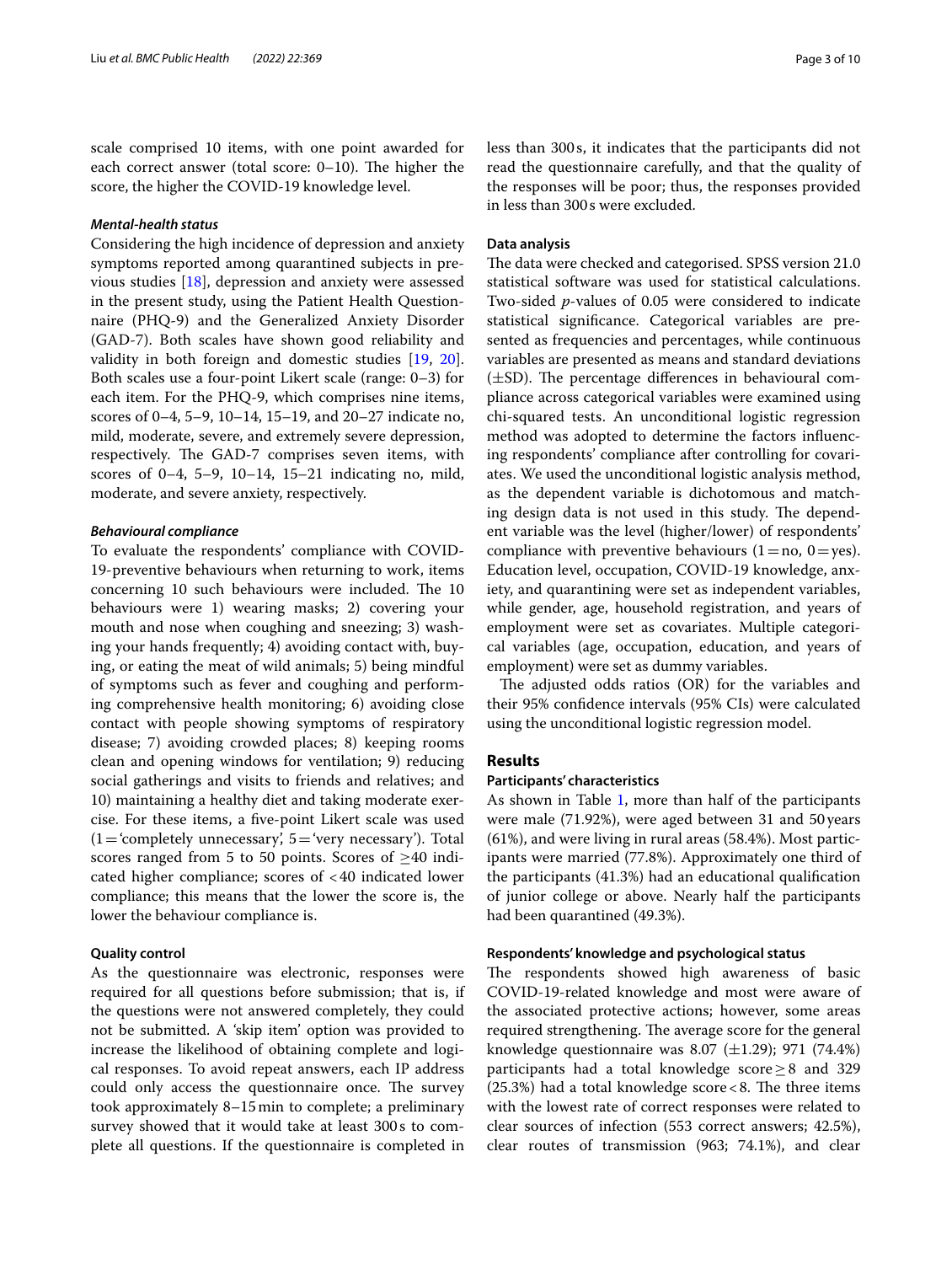<span id="page-3-0"></span>**Table 1** Socio-demographic characteristics, scores of knowledge, anxiety, and depression associated with COVID-19, and behaviour compliance of participants

| Variable                                  | $N(\% )$     | COVID-19 knowledge<br>$M (\pm SD)$ | Anxiety<br>$M (\pm SD)$ | Depression<br>$M (\pm SD)$ | <b>Behaviour</b><br>$M (\pm SD)$ |
|-------------------------------------------|--------------|------------------------------------|-------------------------|----------------------------|----------------------------------|
| Age (years)                               |              |                                    |                         |                            |                                  |
| $18 - 25$                                 | 42(3.2)      | $7.88 \ (\pm 1.37)$                | $1.5 (\pm 2.68)$        | $1.93 \ (\pm 3.11)$        | 35.81 (±6.45)                    |
| $26 - 30$                                 | 187 (14.4)   | $8.04 (\pm 1.27)$                  | $1.5 (\pm 2.52)$        | $2.56 \ (\pm 3.83)$        | 37.05 (±5.89)                    |
| $31 - 40$                                 | 355 (27.3)   | $8.14 (\pm 1.22)$                  | $1.68 \ (\pm 2.68)$     | $2.43 \ (\pm 3.54)$        | 36.49 $(\pm 6.3)$                |
| $41 - 50$                                 | 438 (33.7)   | $8.05 (\pm 1.3)$                   | $1.38 \, (\pm 2.38)$    | $1.95 \ (\pm 3.14)$        | 35.95 (±7.34)                    |
| $51 - 60$                                 | 226 (17.4)   | $7.97 \ (\pm 1.35)$                | $1.33 \ (\pm 2.39)$     | $2.05 \ (\pm 3.39)$        | 36.31 (±7.07)                    |
| Over 60                                   | 52(4.0)      | $8.46 (\pm 1.24)$                  | $1.54 \ (\pm 3.06)$     | $1.37 \ (\pm 2.92)$        | 37.83 (±10.45)                   |
| Gender                                    |              |                                    |                         |                            |                                  |
| Male                                      | 935 (71.9)   | $8.02 \ (\pm 1.31)$                | $1.49 \ (\pm 2.59)$     | $2.20 (\pm .348)$          | 35.96 (±6.86)                    |
| Female                                    | 365 (28.1)   | $8.21 (\pm 1.20)$                  | $1.46 \ (\pm 2.35)$     | $2.07 \ (\pm 3.19)$        | 37.49 (±7.09)                    |
| <b>Marital status</b>                     |              |                                    |                         |                            |                                  |
| Unmarried                                 | 215 (16.5)   | $8.13 \ (\pm 1.30)$                | $1.27 \ (\pm 2.33)$     | $2.23 \ (\pm 3.33)$        | 38.20 (±6.85)                    |
| Married                                   | 1011 (77.8)  | $8.09 \ (\pm 1.27)$                | $1.52 \ (\pm 2.57)$     | $2.14 (\pm 3.42)$          | 36.09 (±6.91)                    |
| Divorced or widowed                       | 74 (5.7)     | 7.73 $(\pm 1.38)$                  | $1.53 \ (\pm 2.42)$     | $2.24 (\pm 3.38)$          | 35.18 (±7.12)                    |
| <b>Education level</b>                    |              |                                    |                         |                            |                                  |
| Junior middle school or below             | 369 (28.4)   | 7.62 $(\pm 1.35)$                  | $1.31 (\pm 2.25)$       | $1.81 (\pm 3.08)$          | 34.54 (±7.16)                    |
| High school or technical secondary school | 394 (30.3)   | $8.00 \ (\pm 1.29)$                | $1.52 \ (\pm 2.61)$     | $2.22 \ (\pm 3.51)$        | 35.89 (±6.66)                    |
| Junior college                            | 512 (39.4)   | $8.42 \ (\pm 1.14)$                | $1.58 \ (\pm 2.66)$     | $2.37 \ (\pm 3.54)$        | 37.93 (±6.66)                    |
| Bachelor's degree or above                | 25(1.9)      | $8.68 \, (\pm 0.85)$               | $1.24 (\pm 2.22)$       | $2.16 \, (\pm 2.75)$       | 39.92 (±6.77)                    |
| <b>Household registration</b>             |              |                                    |                         |                            |                                  |
| Rural area                                | 759 (58.4)   | $8.16 (\pm 1.26)$                  | $1.51 (\pm 2.62)$       | $2.28 (\pm 3.51)$          | 36.36 (±6.84)                    |
| Urban area                                | 541 (41.6)   | 7.94 $(\pm 1.31)$                  | $1.44 \ (\pm 2.39)$     | $1.99 \ (\pm 3.23)$        | $36.43 (\pm 7.13)$               |
| Occupation                                |              |                                    |                         |                            |                                  |
| Outdoor worker                            | 681 (52.4)   | 7.94 $(\pm 1.32)$                  | $1.45 \ (\pm 2.53)$     | $2.09 \ (\pm 3.44)$        | 35.39 (±6.57)                    |
| Office staff                              | 154 (11.9)   | $8.33 \ (\pm 1.24)$                | $1.4 (\pm 2.33)$        | $2.31 (\pm 3.42)$          | 38.23 (±7.34)                    |
| Managerial or technical personnel         | 249 (19.1)   | $8.35 (\pm 1.12)$                  | $1.71 (\pm 2.58)$       | $2.38 \ (\pm 3.51)$        | 38.1 (±7.7)                      |
| Other                                     | 216 (16.6)   | $8.00 (\pm 1.33)$                  | $1.37 \ (\pm 2.58)$     | $2.05 (\pm 3.12)$          | 36.23 (±6.36)                    |
| Years of employment                       |              |                                    |                         |                            |                                  |
| $<$ 1                                     | 142 (10.9)   | 7.83 $(\pm 1.29)$                  | $1.27 (\pm 2.33)$       | $2.40 \ (\pm 3.43)$        | 35.8 (±6.59)                     |
| $1 - 5$                                   | 517 (39.8)   | $8.03 (\pm 1.31)$                  | $1.44 \ (\pm 2.48)$     | $2.16 (\pm 3.52)$          | 36.4 (±6.34)                     |
| $6 - 10$                                  | 240 (18.5)   | $8.18 (\pm 1.11)$                  | $1.53 \ (\pm 2.36)$     | $2.07 (\pm 2.94)$          | 37.88 (±7.45)                    |
| >10                                       | 401 (30.9)   | $8.14 (\pm 1.34)$                  | $1.57 \, (\pm 2.74)$    | $2.13 \ (\pm 3.49)$        | 35.68 (±7.41)                    |
| Quarantine                                |              |                                    |                         |                            |                                  |
| No                                        | 659 (50.7)   | $8.07 (\pm 1.27)$                  | 1.64 $(\pm 2.75)$       | $2.35 \ (\pm 3.66)$        | 35.38 (±5.91)                    |
| Yes.                                      | 641 (49.3)   | $8.07 (\pm 1.30)$                  | $1.32 \ (\pm 2.26)$     | $1.97 \ (\pm 3.09)$        | 37.42 (±7.76)                    |
| Source of epidemic-related concerns       |              |                                    |                         |                            |                                  |
| Government release                        | 726 (55.8)   | $8.10 (\pm 1.28)$                  | $1.32 \ (\pm 2.46)$     | $2.00 \ (\pm 3.29)$        | 36.07 (±7.20)                    |
| The media                                 | 574 (44.2)   | $8.04 (\pm 1.30)$                  | $1.68 \ (\pm 2.60)$     | $2.37 \ (\pm 3.52)$        | 36.79 (±6.62)                    |
| Anxiety                                   |              |                                    |                         |                            |                                  |
| No                                        | 1118 (86.0)  | $8.08 (\pm 1.27)$                  | $0.60 \ (\pm 1.10)$     | $0.82 (\pm 1.27)$          | 36.52 (±6.92)                    |
| Yes                                       | 182 (14.0)   | $8.01 (\pm 1.39)$                  | $6.86 \ (\pm 2.09)$     | $8.06 \ (\pm 3.53)$        | 35.60 $(\pm 14.0)$               |
| Depression                                |              |                                    |                         |                            |                                  |
| No                                        | 1059 (81.5)  | $8.07 (\pm 1.27)$                  | $0.68 (\pm 1.43)$       | $1.27 (\pm 2.11)$          | 36.47 (±6.95)                    |
| Yes                                       | 241 (18.5)   | $8.06 (\pm 1.34)$                  | 4.98 $(\pm 3.24)$       | 7.63 $(\pm 4.53)$          | 36.03 (±6.96)                    |
| <b>Behaviour</b>                          |              |                                    |                         |                            |                                  |
| $<\!40$                                   | 602 (46.3)   | 7.75 ( $\pm$ 1.36)                 | $1.63 \ (\pm 2.77)$     | $2.35 \ (\pm 3.66)$        | 30.86 (±5.38)                    |
| $\geq 40$                                 | 698 (53.7)   | $8.35 (\pm 1.15)$                  | $1.35 + 2.28$           | $2.00 \ (\pm 3.15)$        | $41.16 \, (\pm 4.01)$            |
| Total                                     | 1300 (100.0) | $8.07 (\pm 1.29)$                  | $1.48 \ (\pm 2.53)$     | $2.16 (\pm 3.40)$          | 36.39 (±6.96)                    |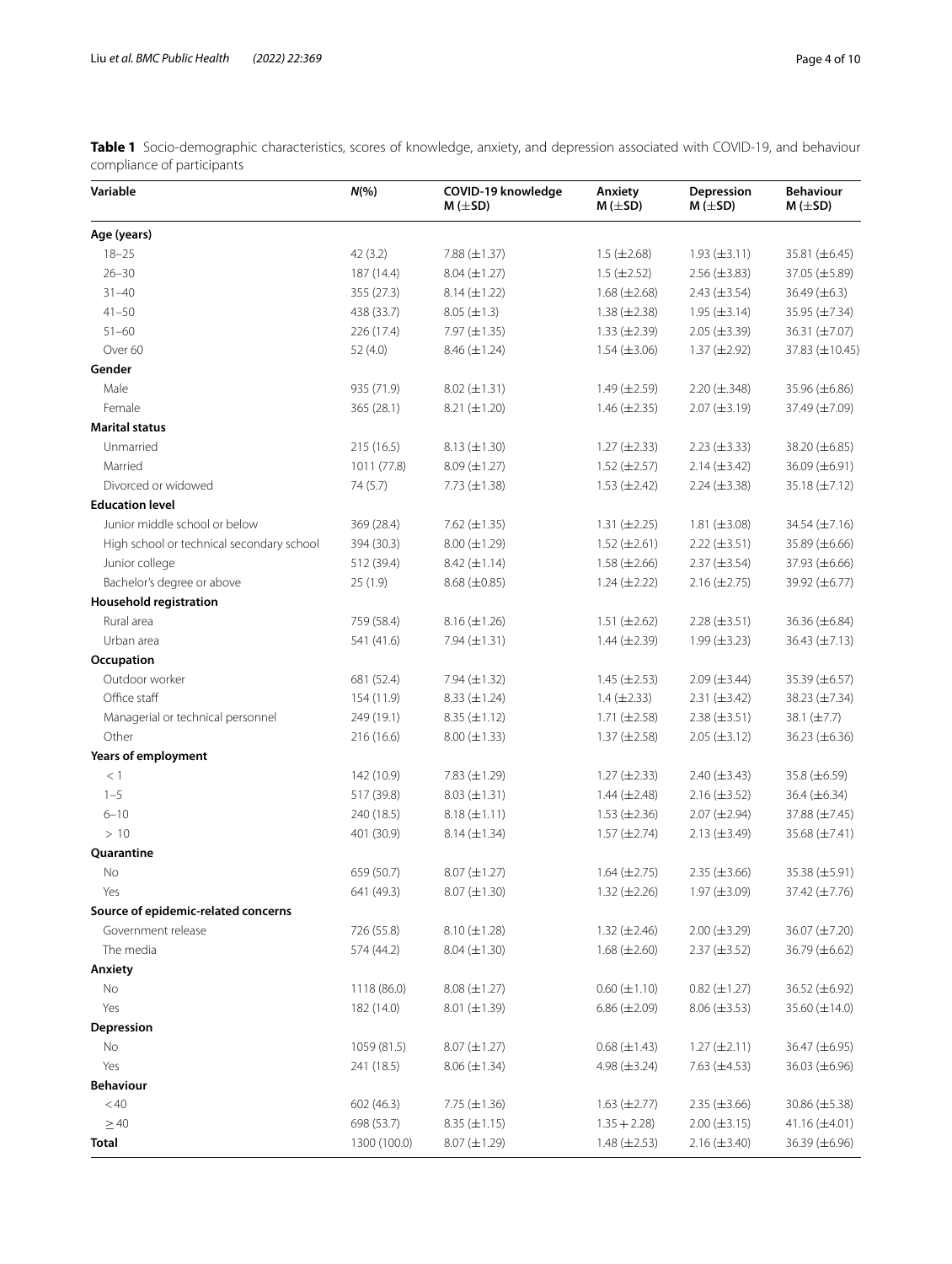symptoms of infection (651; 50.1%). The average score for the PHQ-9 was 2.16  $(\pm 3.40)$ ; 1059  $(81.5%)$  participants showed no depression symptoms, while 241 (18.5%) showed signs of depression; 93 (14.8%), 35 (2.7%), 9 (0.7%), and 4 (0.3%) had mild, moderate, severe, and very severe depression, respectively. The average GAD-7 score was 1.48 ( $\pm$ 2.53), with 1118 (86.0%) showing no anxiety and 182 (14.0%) showing anxiety; 167 (12.8%), 13 (1%), and two (0.2%) had mild, moderate, and severe anxiety, respectively. A Spearman's rank correlation analysis showed a strong correlation between anxiety and depression,  $R = 0.693$  ( $P < 0.001$ ).

# **Compliance with preventive behaviours**

The average score for compliance with preventive behaviours was 36.39  $(\pm 6.96)$ ; 698  $(53.7%)$  participants showed higher compliance (total score  $\geq$  40) and 602  $(46.3%)$  showed lower compliance (total score < 40). The three behaviours with the worst compliance were covering your mouth and nose when coughing or sneezing (50.84%), keeping rooms clean and opening windows for ventilation (54.11%), and avoiding crowded public places (56.92%).

# **Behavioural compliance in terms of demographic and socio-economic factors characteristics**

In terms of behavioural compliance, as shown in Table [2](#page-5-0), there were no statistically signifcant diferences regarding age, household registration, source of epidemicrelated concerns, or presence of signs of depression. However, statistically signifcant diferences were found for gender, marital status, education level, occupation, years of employment, quarantining, and presence of anxiety (*P*< 0.05; Table [2](#page-5-0)). A Spearman's rank correlation analysis was performed on both knowledge and behaviour scores; a value of *P*< 0.001 was obtained, indicating that knowledge and behaviour were signifcantly correlated.

# **Analysis of factors infuencing compliance with preventive behaviours**

As revealed in Table [3](#page-6-0), education level, occupation, experience of quarantine, COVID-19 knowledge, and anxiety infuenced participants' compliance in adopting preventive behaviours. After controlling for covariates (age, educational level, household registration, and years of employment), those with bachelor's degrees or above  $(OR = 0.23, 95\% \text{ CI: } 0.07 - 0.70)$ ; office staff  $(OR = 0.51,$ 95% CI: 0.33–0.78); people who were quarantining (OR=0.74, 95% CI: 0.57–0.96); and those with good knowledge of COVID-19 (OR =  $0.74$ , 95% CI: 0.67–0.81) all showed better behavioural compliance than their counterparts. Finally, people with anxiety showed lower behavioural compliance ( $OR = 1.55$ , 95% CI: 1.10–2.18).

# **Discussion**

Since the outbreak of COVID-19, China has implemented comprehensive government and social mobilisation, and the epidemic has gradually been brought under control  $[21]$  $[21]$ . This study involved a comprehensive investigation of the COVID-19-related knowledge, attitudes, and behaviours of personnel returning to work in the post-epidemic period, focusing on identifying factors that infuence compliance with preventive behaviours. The behaviour compliance of nearly half of the respondents is not ideal, mainly in terms of 'covering your mouth and nose when sneezing', 'avoiding close contact with people with respiratory diseases', and other behavioural problems. Education, occupation, quarantining, anxiety, and knowledge factors impacted respondents' health behaviours. Based on the identifcation of the factors infuencing compliance, we can propose targeted measures to boost preventive behaviours. Our fndings can inform future policies to prevent the further spread of COVID-19 in China and globally, to mitigate the impact of adverse preventive behaviours. They can also provide a basis for epidemic prevention and control during the resumption of work and production and lay the foundation for smooth production, and life in general in all sections of the society, to prevent the recurrence of the epidemic.

In terms of socio-economic indicators, this study included two indicators: education and occupation. People with higher education are more likely to be employed, especially at higher levels or in more prominent positions in companies and organisations  $[22]$  $[22]$ . The present findings showed that the higher academic background, the higher knowledge of COVID-19, the better their compliance with preventive behaviours; this is consistent with previous research  $[23]$  $[23]$ . This may be because people with higher levels of education may have a greater sense of health self-awareness [[24\]](#page-8-23). Recent studies reported that a higher education level predicts higher knowledge of COVID-19 [[25](#page-8-24)], which is consistent with our study. This indicates that more comprehensive knowledge of COVID-19, especially regarding prevention and control measures and prognoses, leads to better behavioural compliance and a more active response to COVID-19 prevention and control measures. Concurrently, this study found that the respondents had a poor understanding of the sources of COVID-19 infection, the transmission routes, and the symptoms of infected people. Public information campaigns and educational interventions could improve the overall awareness of infectious-disease-prevention knowledge  $[26]$  $[26]$  $[26]$ . Thus, relevant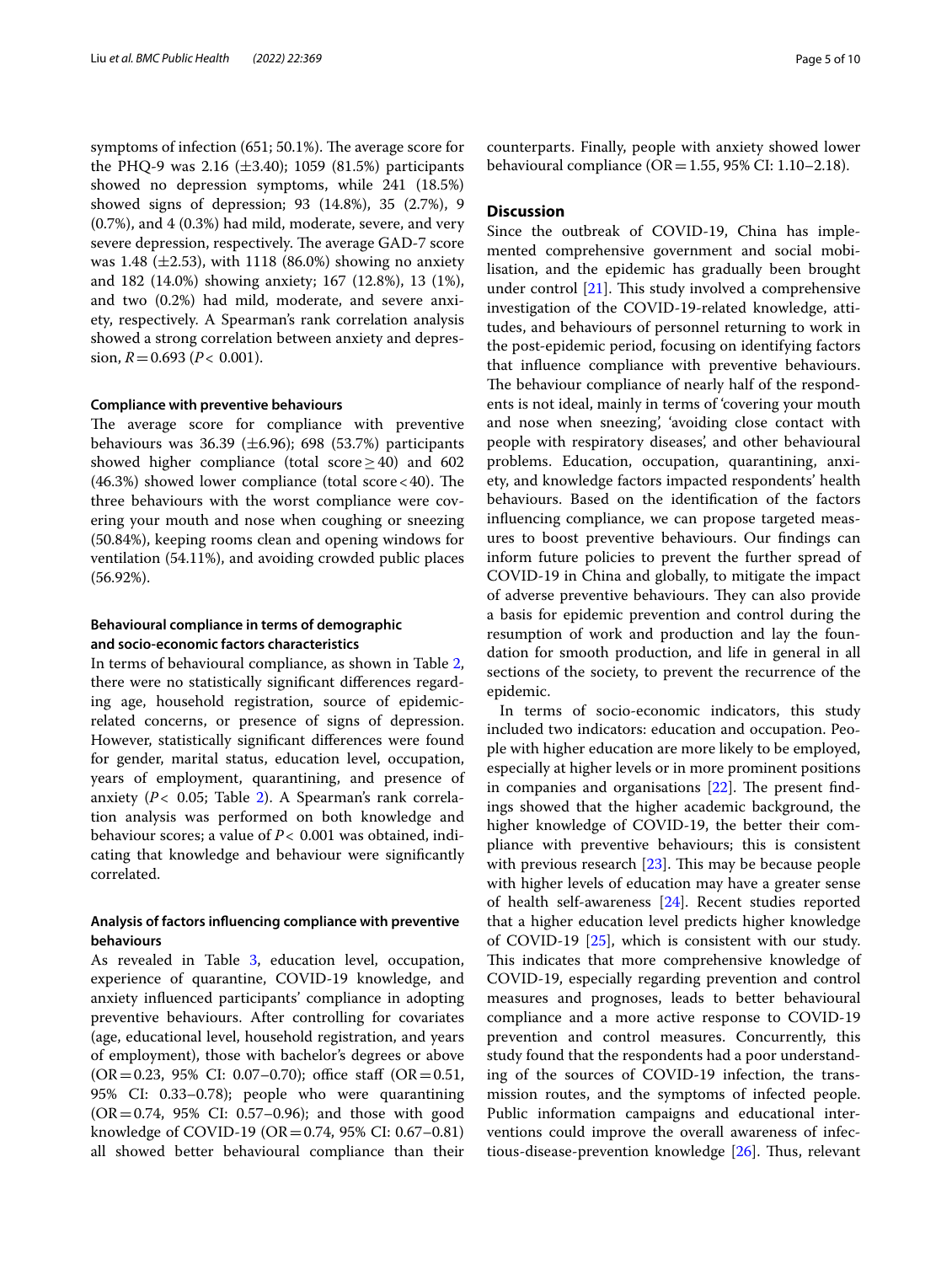| Variable                                | Grouping                                  | <b>Higher compliance</b><br>N(% | Lower compliance<br>N(% | $x^2$   | P value |
|-----------------------------------------|-------------------------------------------|---------------------------------|-------------------------|---------|---------|
| Age (years)                             | $18 - 25$                                 | 23(1.8)                         | 19(1.4)                 | 6.535   | 0.258   |
|                                         | $26 - 30$                                 | 107(8.2)                        | 80(6.2)                 |         |         |
|                                         | $31 - 40$                                 | 206 (15.9)                      | 149 (11.5)              |         |         |
|                                         | $41 - 50$                                 | 220 (16.9)                      | 218 (16.8)              |         |         |
|                                         | $51 - 60$                                 | 115(8.9)                        | 111(8.5)                |         |         |
|                                         | Over 60                                   | 27(2.1)                         | 25(1.9)                 |         |         |
| Gender                                  | Male                                      | 481 (37.0)                      | 454 (34.9)              | 6.771   | 0.009   |
|                                         | Female                                    | 217 (16.7)                      | 148 (11.4)              |         |         |
| Marital status                          | Unmarried<br>142 (10.9)<br>73 (5.6)       |                                 | 16.71                   | < 0.001 |         |
|                                         | Married                                   | 522 (40.2)                      | 489 (37.6)              |         |         |
|                                         | Divorced or widowed                       | 34(2.6)                         | 40(3.1)                 |         |         |
| Education level                         | Junior middle school or below             | 141 (10.9)                      | 228 (17.5)              | 81.916  | < 0.001 |
|                                         | High school or technical secondary school | 195 (15.0)                      | 199 (15.3)              |         |         |
|                                         | Junior college                            | 341 (26.2)                      | 171 (13.2)              |         |         |
|                                         | Bachelor's degree or above                | 21(1.6)                         | 4(0.3)                  |         |         |
| Household registration                  | Rural area                                | 418 (32.2)                      | 341 (26.2)              | 1.391   | 0.237   |
|                                         | Urban area                                | 280 (21.5)                      | 261 (20.1)              |         |         |
| Occupation                              | Outdoor worker                            | 318 (24.5)                      | 363 (27.9)              | 55.537  | < 0.001 |
|                                         | Office staff                              | 110(8.5)                        | 44 (3.4)                |         |         |
|                                         | Managerial or technical personnel         | 168 (12.9)                      | 81(6.2)                 |         |         |
|                                         | Other                                     | 102(7.8)                        | 114(8.8)                |         |         |
| Years of employment                     | < 1                                       | 67(5.1)                         | 75 (5.8)                | 13.757  | 0.003   |
|                                         | $1 - 5$                                   | 279 (21.5)                      | 238 (18.3)              |         |         |
|                                         | $6 - 10$                                  | 152 (11.7)                      | 88 (6.8)                |         |         |
|                                         | >10                                       | 200 (15.4)                      | 201 (15.5)              |         |         |
| Quarantine                              | No                                        | 320 (24.6)                      | 339 (26.1)              | 14.168  | < 0.001 |
|                                         | Yes                                       | 378 (29.1)                      | 263 (20.2)              |         |         |
| Source of epidemic-<br>related concerns | Government release                        | 376 (28.9)                      | 350 (26.9)              | 2.392   | 0.122   |
|                                         | The media                                 | 322 (24.8)                      | 252 (19.4)              |         |         |
| Anxiety                                 | <b>No</b>                                 | 615(47.3)                       | 503 (38.7)              | 5.568   | < 0.001 |
|                                         | Yes                                       | 83 (6.4)                        | 99 (7.6)                |         |         |
| Depression                              | No                                        | 578 (44.5)                      | 481 (37.0)              | 1.81    | 0.179   |
|                                         | Yes                                       | 120 (9.2)                       | 121 (9.3)               |         |         |

<span id="page-5-0"></span>**Table 2** Comparison and analysis of participants' compliance with preventive behaviours and their demographic characteristics

government departments should strengthen knowledge dissemination regarding the epidemiological characteristics of COVID-19 and training regarding symptom recognition, especially for people with low education levels. Further, medical personnel, while conducting healthmonitoring work, could contribute to this by issuing informational manuals or WeChat short videos.

The respondents' occupations were also related to their compliance with preventive behaviours, with office and management personnel and professional and technical personnel reporting better scores than outdoor workers, which is in line with existing research  $[27, 28]$  $[27, 28]$  $[27, 28]$  $[27, 28]$ . This may be because office staff have a more regular workplace and contact with the same people; hence, their behaviour is more compliant. Outdoor or out-of-office workers, however, are exposed to a greater risk of infection due to more contact with strangers who may be infected [[29\]](#page-8-28). For example, face-to-face contact reduces social distance in tourism, transportation, and retail sectors [\[30](#page-8-29)]. Furthermore, most outdoor workers have low socio-economic status, and their education level is generally low, which often leads to low compliance  $[27, 31]$  $[27, 31]$  $[27, 31]$  $[27, 31]$ . Therefore, government health departments and enterprises should focus on monitoring temperature, conducting computed tomography (CT) imaging and the nucleic acid test, and providing health education for outdoor workers with low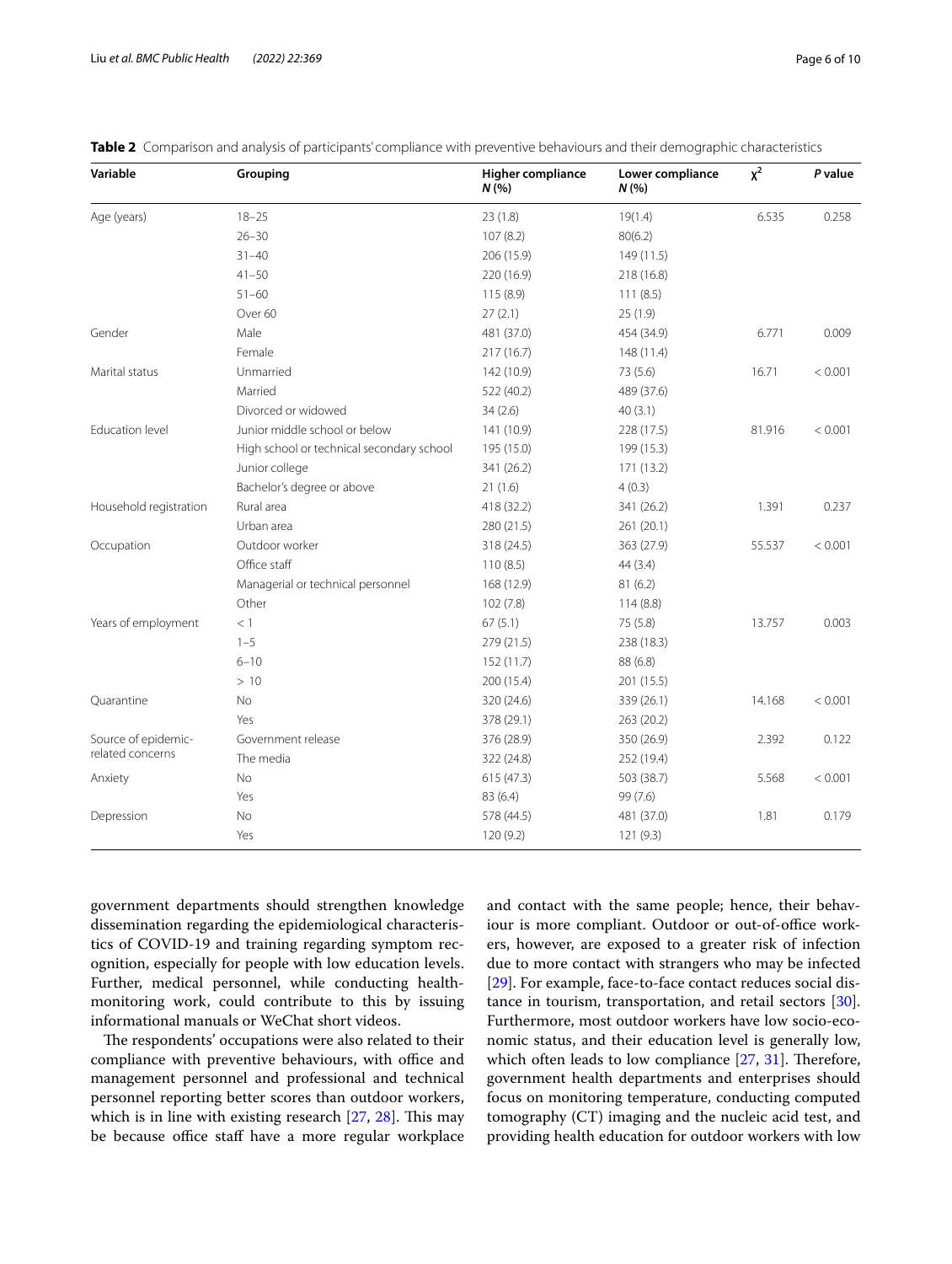# <span id="page-6-0"></span>**Table 3** Univariate and multivariate analyses of compliance

| <b>Variables</b>                          | OR (95% CI)         | P value | aOR <sup>a</sup> (95% CI) <sup>a</sup> | P value |
|-------------------------------------------|---------------------|---------|----------------------------------------|---------|
| Age (years)                               |                     |         |                                        |         |
| $18 - 25$                                 | Ref                 |         | Ref                                    |         |
| $26 - 30$                                 | $0.91(0.46 - 1.77)$ | 0.771   | $1.26(0.62 - 2.60)$                    | 0.516   |
| $31 - 40$                                 | $0.88(0.46 - 1.67)$ | 0.686   | $1.12(0.56 - 2.32)$                    | 0.686   |
| $41 - 50$                                 | $1.20(0.64 - 2.27)$ | 0.575   | 1.40 (0.69-2.84)                       | 0.348   |
| $51 - 60$                                 | $1.17(0.60 - 2.26)$ | 0.645   | $1.32(0.62 - 2.80)$                    | 0.468   |
| Over 60                                   | $1.12(0.50 - 2.53)$ | 0.784   | 1.94 (0.76-4.93)                       | 0.165   |
| Gender                                    |                     |         |                                        |         |
| Male                                      | Ref                 |         | Ref                                    |         |
| Female                                    | $0.72(0.57 - 0.92)$ | 0.09    | $0.94(0.71 - 1.23)$                    | 0.634   |
| Household registration                    |                     |         |                                        |         |
| Rural area                                | Ref                 |         | Ref                                    |         |
| Urban area                                | $1.14(0.92 - 1.43)$ | 0.237   | $0.98(0.74 - 1.28)$                    | 0.862   |
| <b>Education level</b>                    |                     |         |                                        |         |
| Junior middle school or below             | Ref                 |         | Ref                                    |         |
| High school or technical secondary school | $0.63(0.47 - 0.84)$ | 0.002   | $0.71(0.52 - 0.98)$                    | 0.036   |
| Junior college                            | $0.31(0.24 - 0.41)$ | < 0.001 | $0.49(0.35 - 0.70)$                    | < 0.001 |
| Bachelor's degree or above                | $0.12(0.04 - 0.35)$ | < 0.001 | $0.23(0.07 - 0.70)$                    | 0.010   |
| Occupation                                |                     |         |                                        |         |
| Outdoor worker                            | Ref                 |         | Ref                                    |         |
| Office staff                              | $0.35(0.24 - 0.51)$ | < 0.001 | $0.51(0.33 - 0.78)$                    | 0.002   |
| Managerial or technical personnel         | $0.42(0.31 - 0.57)$ | < 0.001 | $0.69(0.49 - 0.98)$                    | 0.037   |
| Other                                     | $0.98(0.72 - 1.33)$ | 0.893   | $1.16(0.83 - 1.61)$                    | 0.386   |
| Years of employment                       |                     |         |                                        |         |
| <1                                        | Ref                 |         | Ref                                    |         |
| $1 - 5$                                   | $0.76(0.53 - 1.11)$ | 0.152   | $0.90(0.61 - 1.36)$                    | 0.634   |
| $6 - 10$                                  | $0.52(0.34 - 0.79)$ | 0.002   | $0.71(0.45 - 1.14)$                    | 0.156   |
| >10                                       | $0.90(0.61 - 1.32)$ | 0.581   | $1.09(0.69 - 1.70)$                    | 0.722   |
| Quarantine                                |                     |         |                                        |         |
| No                                        | Ref                 |         | Ref                                    |         |
| Yes                                       | $0.66(0.53 - 0.82)$ | < 0.001 | $0.74(0.57 - 0.96)$                    | 0.023   |
| Anxiety                                   |                     |         |                                        |         |
| No                                        | Ref                 |         | Ref                                    |         |
| Yes                                       | 1.46 (1.07-2.00)    | 0.019   | $1.55(1.10 - 2.18)$                    | 0.012   |
| COVID-19 knowledge                        | $0.69(0.63 - 0.75)$ | < 0.001 | $0.74(0.67 - 0.81)$                    | < 0.001 |

*Ref* Reference category, *OR* odds ratio, *aOR* adjusted odds ratio, *CI* confdence interval

<sup>a</sup> Adjusted for gender, age, educational level, Household registration and years of employmentlis

socio-economic status. Businesses should conduct regular, scientifc, and efective disinfection of workplaces, including the cleaning and disinfection of public areas such as offices, production workshops, vehicles, restaurants, elevators, meeting rooms, toilets, and object surfaces [\[32](#page-8-31)].

Existing studies have also shown that anxiety is common during epidemics, and that psychological conditions infuence behavioural compliance [\[33](#page-8-32)]. In this study, people with high anxiety levels were found to be more likely to have poor compliance with preventive behaviours [\[34](#page-8-33)]. From this fnding, it is clear that anxiety is linked to a lack of awareness and reluctance to perform recommended behaviours. This may arise from accepting misleading information on social media, leading to inadequate awareness of COVID-19–related prevention and control measures [[22\]](#page-8-21). Businesses should be aware of employees' mental-health status before they return to work, and should provide psychological consultation services, if necessary [[22](#page-8-21)]. Further, false information on the Internet regarding COVID-19 can cause panic [[35](#page-8-34), [36](#page-8-35)]; therefore, in the short term, it is necessary to strengthen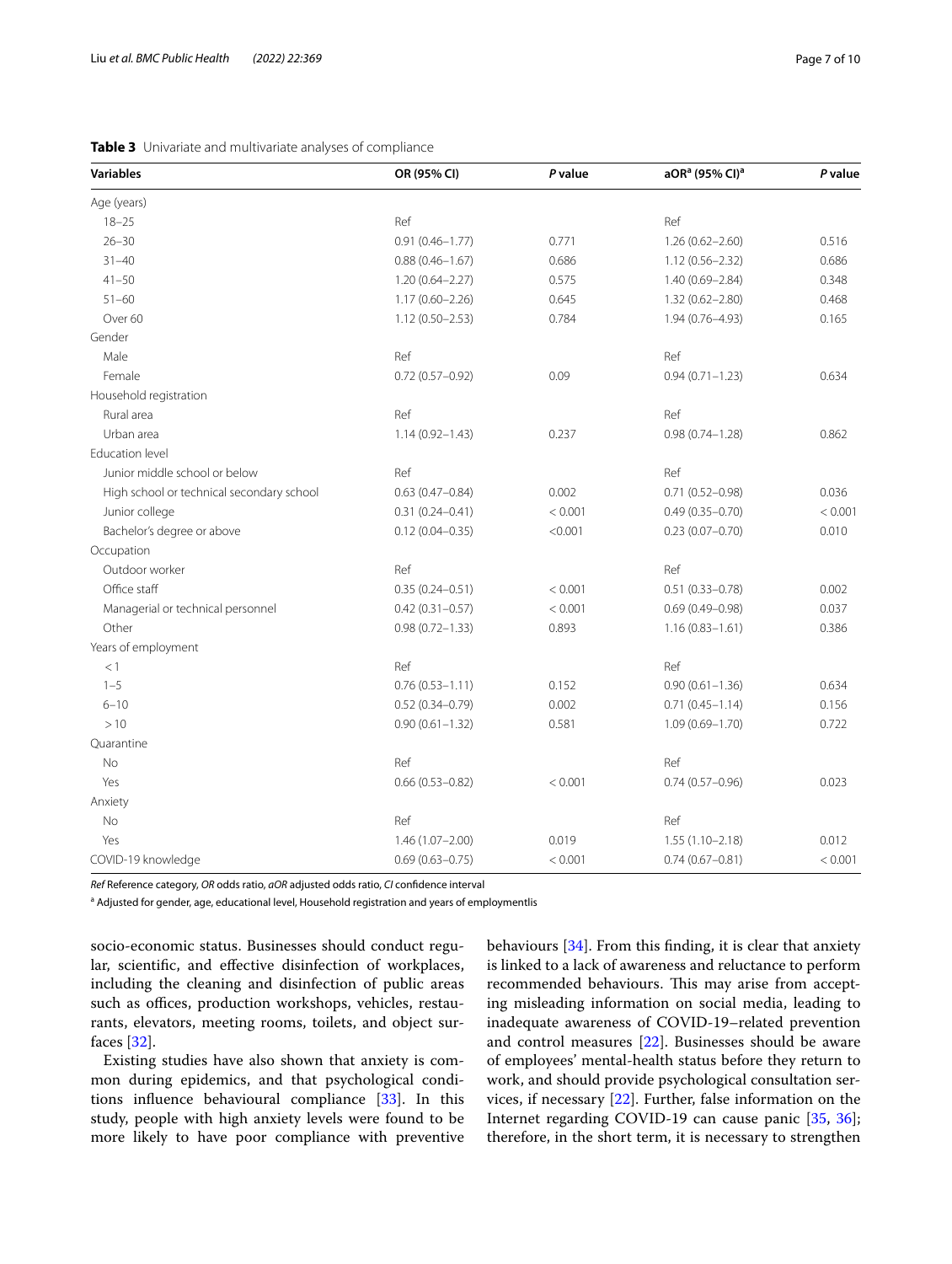the management of online information and support scientific, in-depth, and continuous reporting by official media channels, which would serve to guide the direction of public opinion [\[37\]](#page-8-36); in the long term, public health literacy should be greatly improved [\[38](#page-9-0)].

The rationale for studying the relationship between quarantine and behavioural compliance is that a large proportion of individuals who are returning to work in China have experienced isolation or self-isolation; studies have also shown that lockdown or quarantine may induce 'behavioural fatigue' [[39\]](#page-9-1), thereby necessitating an examination of the compliance of people after quarantine. Our results showed that quarantined people had better compliance with preventive behaviours than did non-quarantined people. This indicates that people who have taken quarantine measures pay more attention to prevention and control behaviours, which plays a positive role in epidemic prevention and control. Research has shown that quarantining facilitates symptom surveillance, which allows early diagnosis and reduces the risk of infecting others  $[40, 41]$  $[40, 41]$  $[40, 41]$ . This approach also strategically supports subsequent epidemic prevention measures; therefore, the quarantine policy should continue to be strengthened. For those who have not been quarantined, publicity and education should be strengthened to improve compliance behaviour. According to our analysis, outdoor workers had the largest number of people in isolation  $(258, 40.25\%, P<0.001)$ , thereby adding to the literature by providing evidence that outdoor personnel are exposed to more risk factors and thus should be the focus of outbreak prevention and control. Based on this fnding, we recommend that during the isolation process, health education should be conducted through video courses, media, direct education. Information manuals for such prevention and control measures and a practical mental health manual could be developed [[42\]](#page-9-4), which could help employees improve their awareness of how to protect themselves. Finally, quarantine requires the collaboration of multiple organisations and agencies. Isolation not only requires the planning and implementation of the health sector and the cooperation of high-risk groups, it also requires the government and society to provide reasonable job security and social security for the quarantined group.

# **Conclusions**

In this study, a rapid population survey was conducted during the COVID-19 epidemic using online survey questionnaire. The knowledge, attitudes, and behaviours of people returning to work in the later period of the epidemic were determined, as were the factors influencing their behaviours. The findings can represent

a reference for improving behavioural interventions, as well as forming a theoretical basis for epidemic prevention and control. The limitations of this study arise from the limitations of the online survey tool, wherein the independent variables were analysed focusing on objective general demographic characteristics, with fewer indicators refecting participants' socio-economic status; this could restrict the extrapolation of results.

#### **Abbreviation**

WHO: World Health Organization.

# **Supplementary Information**

The online version contains supplementary material available at [https://doi.](https://doi.org/10.1186/s12889-022-12709-9) [org/10.1186/s12889-022-12709-9](https://doi.org/10.1186/s12889-022-12709-9).

<span id="page-7-0"></span>**Additional fle 1: Supplementary materials.** A survey of COVID-19 prevention knowledge Behavior and Attitude among Employees returning to work.

#### **Acknowledgements**

I am grateful to my tutor Zheng Jianzhong for his overall guidance and suggestions for modifcations in the study. I am also grateful to Tong Yan for providing support regarding the methodology and data. To Li Shaoqiong for helping with the data analysis, as well as software support, and to my teacher Heru for the supervision and validation of study. Thanks to Tian Zhiqiang for helping with project administration and resources. Finally, thanks to the company Yidji for embellishing the language of my article.

#### **Authors' contributions**

JL wrote the original draft, handled data curation, undertook formal analysis, and cowrote the methodology section. YT was responsible for the overall data collection, investigation, and methodology of the study. SL handled data curation, was responsible for utilising the software, and cowrote the methodology section. ZT served as the resource project administrator. LH supervised and validated the information in our study. Finally, JZ was responsible for writing (reviewing and editing), and the study's overall conceptualisation among others. All authors have read and approved the manuscript.

# **Funding**

We did not receive any specifc funding or grants from any agency whether public, commercial, or non-proft.

#### **Availability of data and materials**

The data supporting the fndings of this study are available from Ningxia Medical University. However, restrictions apply to the availability of these data, which were used under license for the current study, and so are not publicly available. Data are however available from the corresponding author upon reasonable request and with permission of Ningxia Medical University.

#### **Declarations**

#### **Ethics approval and consent to participate**

This study was approved by the institutional review board of Ningxia Medical University (document number: 2020112). Participants provided informed consent online: participants were asked to check the box on their device's screen with the response of their choice (i.e. 'I agree to participate in the survey' or 'I do not agree to participate in the survey'). If they checked 'I do not agree', the computer program terminated automatically.

All procedures performed in studies involving human participants were in accordance with the ethical standards of the institutional and/or national research committee and with the 1964 Helsinki declaration and its later amendments or comparable ethical standards.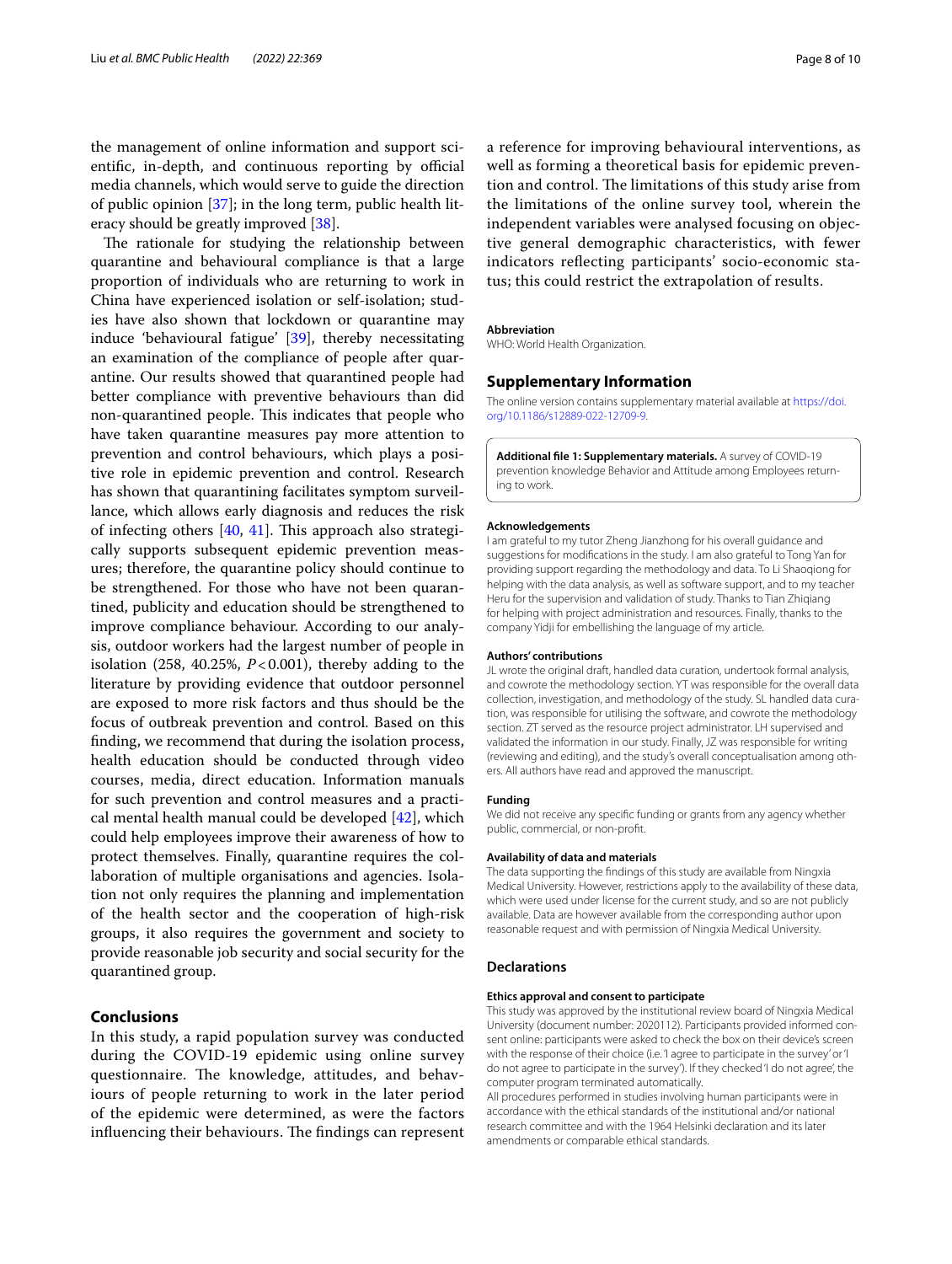#### **Consent for publication**

Not applicable.

#### **Competing interests**

The authors declare that they have no competing interests.

#### **Author details**

<sup>1</sup> Department of School Medicine, School of Public Health, Shanxi Medical University, Taiyuan 030001, Shanxi, China. <sup>2</sup> Department of Infectious Disease Control, Center for Disease Control and Prevent, Shizuishan, China. 3 <sup>3</sup> Center for Information, Chinese Center for Disease Control and Prevention, Beijing 102206, China.

# Received: 5 July 2020 Accepted: 3 February 2022<br>Published online: 21 February 2022

#### **References**

- <span id="page-8-0"></span>Adegboye OA, Adekunle AI, Gayawan E. Early transmission dynamics of novel coronavirus (COVID-19) in Nigeria. Int J Environ Res Public Health. 2020;17(3054):1–10.
- <span id="page-8-1"></span>2. Special Expert Group for Control of the Epidemic of Novel Coronavirus Pneumonia of the Chinese Preventive Medicine Association. An update on the epidemiological characteristics of novel coronavirus pneumonia (COVID-19). Chin J Epidemiol. 2020;41(02):139–44.
- <span id="page-8-2"></span>3. World Health Organization. Coronavirus disease 2019 (COVID-19) Situation Report-51; 2020. Available from [https://www.who.int/docs/defau](https://www.who.int/docs/default-source/coronaviruse/situation-reports/20200311-sitrep-51-covid-19.pdf?sfvrsn=1ba62e57_10) [lt-source/coronaviruse/situation-reports/20200311-sitrep-51-covid-19.](https://www.who.int/docs/default-source/coronaviruse/situation-reports/20200311-sitrep-51-covid-19.pdf?sfvrsn=1ba62e57_10) pdf?sfvrsn=1ba62e57\_10 (accessed 16 June 2020).
- <span id="page-8-3"></span>4. [Rothe C, Schunk M, Sothm](https://www.who.int/docs/default-source/coronaviruse/situation-reports/20200311-sitrep-51-covid-19.pdf?sfvrsn=1ba62e57_10)ann P, Bretzel G, Froeschl G, Wallrauch C, et al. Transmission of 2019-nCoV infection from an asymptomatic contact in Germany. New Eng J Med. 2020;382(10):970–1.
- <span id="page-8-4"></span>5. Sohrabi C, Alsaf Z, O'Neill N, Khan M, Kerwan A, Al-Jabir A, et al. World Health Organization declares global emergency: a review of the 2019 novel coronavirus (COVID-19). Int J Surg. 2020;76:71–6.
- <span id="page-8-5"></span>6. Xi orders centralized response to coronavirus: 'It is our responsibility to prevent and control it'; 2021. Available from: [https://www.cnbc.com/](https://www.cnbc.com/2020/01/25/xi-orders-centralized-response-to-coronavirus-it-is-our-responsibility-to-prevent-and-control-it.html) [2020/01/25/xi-orders-centralized-response-to-coronavirus-it-is-our-respo](https://www.cnbc.com/2020/01/25/xi-orders-centralized-response-to-coronavirus-it-is-our-responsibility-to-prevent-and-control-it.html) [nsibility-to-prevent-and-control-it.html.](https://www.cnbc.com/2020/01/25/xi-orders-centralized-response-to-coronavirus-it-is-our-responsibility-to-prevent-and-control-it.html)
- <span id="page-8-6"></span>7. Bedford J, Enria D, Giesecke J, Heymann DL, Ihekweazu C, Kobinger G, et al. COVID-19: towards controlling of a pandemic. Lancet. 2020;395:1015–8.
- <span id="page-8-7"></span>8. World Health Organization. Coronavirus disease (COVID-19) advice for the public; 2020. Available from: [https://www.who.int/emergencies/diseases/](https://www.who.int/emergencies/diseases/novel-coronavirus-2019/advice-for-public) [novel-coronavirus-2019/advice-for-public](https://www.who.int/emergencies/diseases/novel-coronavirus-2019/advice-for-public) (accessed: 16 June 2020).
- <span id="page-8-8"></span>9. Hong Z, Han-wu Z, Bai-tang C, Wen Z. Epidemiological survey of family aggregation COVID-19 epidemic in Y County, Chenzhou City of Hunan. Shanghai J Prev Med. 2020;32(03):216–9.
- <span id="page-8-9"></span>10. Yildirim M, Geçer E, Akgül Ö. The impacts of vulnerability, perceived risk, and fear on preventive Behaviours against COVID-19. Psychol Health Med. 2021;26(1):35–43.
- <span id="page-8-10"></span>11. Kaur M, Goyal P, Goyal M. Individual, interpersonal and economic challenges of underemployment in the wake of COVID-19. Work. 2020;67(1):21–28
- <span id="page-8-11"></span>12. Wise T, Zbozinek TD, Michelini G, Hagan CC, Mobbs D. Changes in risk perception and self-reported protective behaviour during the frst week of the COVID-19 pandemic in the United States. Royal Soc Open Sci. 2020;7(9):200742.
- <span id="page-8-12"></span>13. Flaxman S, Mishra S, Gandy A, Unwin HJ, Mellan TA, Coupland H, et al. Estimating the efects of non-pharmaceutical interventions on COVID-19 in Europe. Nature. 2020;584(7820):257–61.
- <span id="page-8-13"></span>14. Islam N, Sharp SJ, Chowell G, Shabnam S, Kawachi I, Lacey B, et al. Physical distancing interventions and incidence of coronavirus disease 2019: natural experiment in 149 countries. BMJ. 2020;370:m2743.
- <span id="page-8-14"></span>15. Why a group of behavioural scientists penned an open letter to the UK government questioning its coronavirus response. Behavioral Scientist 2020. [https://behavioralscientist.org/why-a-groupof-behavioural-scien](https://behavioralscientist.org/why-a-groupof-behavioural-scientists-penned-an-open-letter-to-the-uk-government-questioning-its-coronavirus-response-covid-19-social-distancing/) [tists-penned-an-open-letter-to-the-uk-government-questioning-its](https://behavioralscientist.org/why-a-groupof-behavioural-scientists-penned-an-open-letter-to-the-uk-government-questioning-its-coronavirus-response-covid-19-social-distancing/)[coronavirus-response-covid-19-social-distancing/](https://behavioralscientist.org/why-a-groupof-behavioural-scientists-penned-an-open-letter-to-the-uk-government-questioning-its-coronavirus-response-covid-19-social-distancing/).
- <span id="page-8-15"></span>16. Wang SS, Zhou X, Lin XG, Liu YY, Wu JL, Sharifu LM. Experience of clinical management for pregnant women and newborns with novel coronavirus pneumonia in Tongji hospital, China. Curr Med Sci. 2020;40(2):285–9.
- <span id="page-8-16"></span>17. National Health Commission of the People's Republic of China. Protocol on Prevention and Control of COVID-19. 6th ed; 2021. Available from: [http://en.nhc.gov.cn/2020-03/29/c\\_78468.htm](http://en.nhc.gov.cn/2020-03/29/c_78468.htm)
- <span id="page-8-17"></span>18. Brooks SK, Webster RK, Smith LE, Woodland L, Wessely S, Greenberg N, et al. The psychological impact of quarantine and how to reduce it: rapid review of the evidence. Lancet. 2020;395(10227):912–20.
- <span id="page-8-18"></span>19. Kroenke K, Spitzer RL, Williams J. The PHQ-9: validity of a brief depression severity measure. J Gen Intern Med. 2001;16(9):606–13.
- <span id="page-8-19"></span>20. Validation and standardization of the generalized anxiety disorder screener (GAD-7) in the general population. Med Care. 2008;46(3):266–74.
- <span id="page-8-20"></span>21. Salzberger B, Glück T, Ehrenstein B. Successful containment of COVID-19: the WHO report on the COVID-19 outbreak in China. Infection. 2020;48(2):151-153.
- <span id="page-8-21"></span>22. Yan T, Zhizhong W, Jianzhong Z, Yubo Y, Jie L, Junjun Z, et al. Depressive and anxiety symptoms among people under quarantine during the COVID-19 epidemic in China: a cross-sectional study. Front Psych. 2021;12:566241.
- <span id="page-8-22"></span>23. Qi Y, Chen L-H, Zhang L, Yang Y-Y, Zhan S-Y, Fu C-X. Public practice, attitude and knowledge of coronavirus disease. J Trop Med. 2020;20(02):145–9.
- <span id="page-8-23"></span>24. Roberts T, Esponda GM, Krupchanka D, Shidhaye R, Patel V, Rathod S. Factors associated with health service utilization for common mental disorders: a systematic review. BMC Psych. 2018;18(1):1–9.
- <span id="page-8-24"></span>25. Mccafery KJ, Dodd RH, Cvejic E, Ayre J, Batcup C, Isautier JM, et al. Health literacy and disparities in COVID-19–related knowledge, attitudes, beliefs and behaviours in Australia. Pub Health Res Prac. 2020;30(4):e30342012.
- <span id="page-8-25"></span>26. Thomas R, Greenwood H, Michaleff ZA, Abukmail E, Hoffmann TC, McCaffery K, et al. Examining Australian's beliefs, misconceptions and sources of information for COVID-19: a national online survey. BMJ Open. 2021;11(2):e043421.
- <span id="page-8-26"></span>27. Kusuma D, Pradeepa R, Khawaja KI, Hasan M, Siddiqui S, Mahmood S, et al. Low uptake of COVID-19 prevention behaviours and high socioeconomic impact of lockdown measures in South Asia: evidence from a large-scale multi-country surveillance programme. SSM-Pop Health. 2021;13:100751.
- <span id="page-8-27"></span>28. Verikios G. The dynamic efects of infectious disease outbreaks: the case of pandemic infuenza and human coronavirus. Socio-Econ Plan Sci. 2020;71:100898.
- <span id="page-8-28"></span>29. Keating L, Saxena N, Cooper E, Tirico J, Khain D, Imahori D. Political and Socioeconomic Infuences on Social Distancing Behaviour in the United States. SocArXiv. 2020. Available from: [https://ideas.repec.org/p/osf/](https://ideas.repec.org/p/osf/socarx/emrtj.html) [socarx/emrtj.html.](https://ideas.repec.org/p/osf/socarx/emrtj.html)
- <span id="page-8-29"></span>30. James S, Sargent T. The economic impact of an infuenza pandemic. Working paper 2007–04. Canada: Department of Finance; 2006.
- <span id="page-8-30"></span>31. Jha S, Soni A, Siddiqui S, Batra N, Goel N, Dey S, et al. Prevalence of fu-like symptoms and COVID-19 in healthcare workers from India. J Assoc Physician India. 2020;68(7):27–9.
- <span id="page-8-31"></span>32. Lin R, Zheng XC, Wu J, Wu X, Zhu D. Study on control strategy and surveillance of malaria in the past ten years in Guangdong. J Trop Med. 2006;10(1095–1097):1083.
- <span id="page-8-32"></span>33. Wang C, Pan R, Wan X, Tan Y, Ho RC. Immediate psychological responses and associated factors during the initial stage of the 2019 coronavirus disease (COVID-19) epidemic among the general population in China. Int J Environ Res Public Health. 2020;17(5):1729.
- <span id="page-8-33"></span>34. Seale H, Heywood AE, Leask J, Sheel M, Thomas S, Durrheim DN, et al. COVID-19 is rapidly changing: examining public perceptions and behaviors in response to this evolving pandemic. PLoS One. 2020;15(6):e0235112.
- <span id="page-8-34"></span>35. Lu W, Wu H. Does passive smoking at home lead to depression among older people in China? Int J Health Plan Manag. 2019;35(13):494-505.
- <span id="page-8-35"></span>36. Mourad A, Srour A, Harmanani H, Jenainati C, Arafeh M. Critical impact of social networks infodemic on defeating coronavirus COVID-19 pandemic: twitter-based study and research directions. IEEE Trans Netw Serv Manag. 2020;17(4):2145–55 Available from:<https://arxiv.org/abs/2005.08820>.
- <span id="page-8-36"></span>37. Chen H, Shen S. Laws of rumor circulation in emergency and solutions under the condition of new media. J East China Normal Univ (Philosophy and Social Sciences). 2011;43(3):83–91 153.